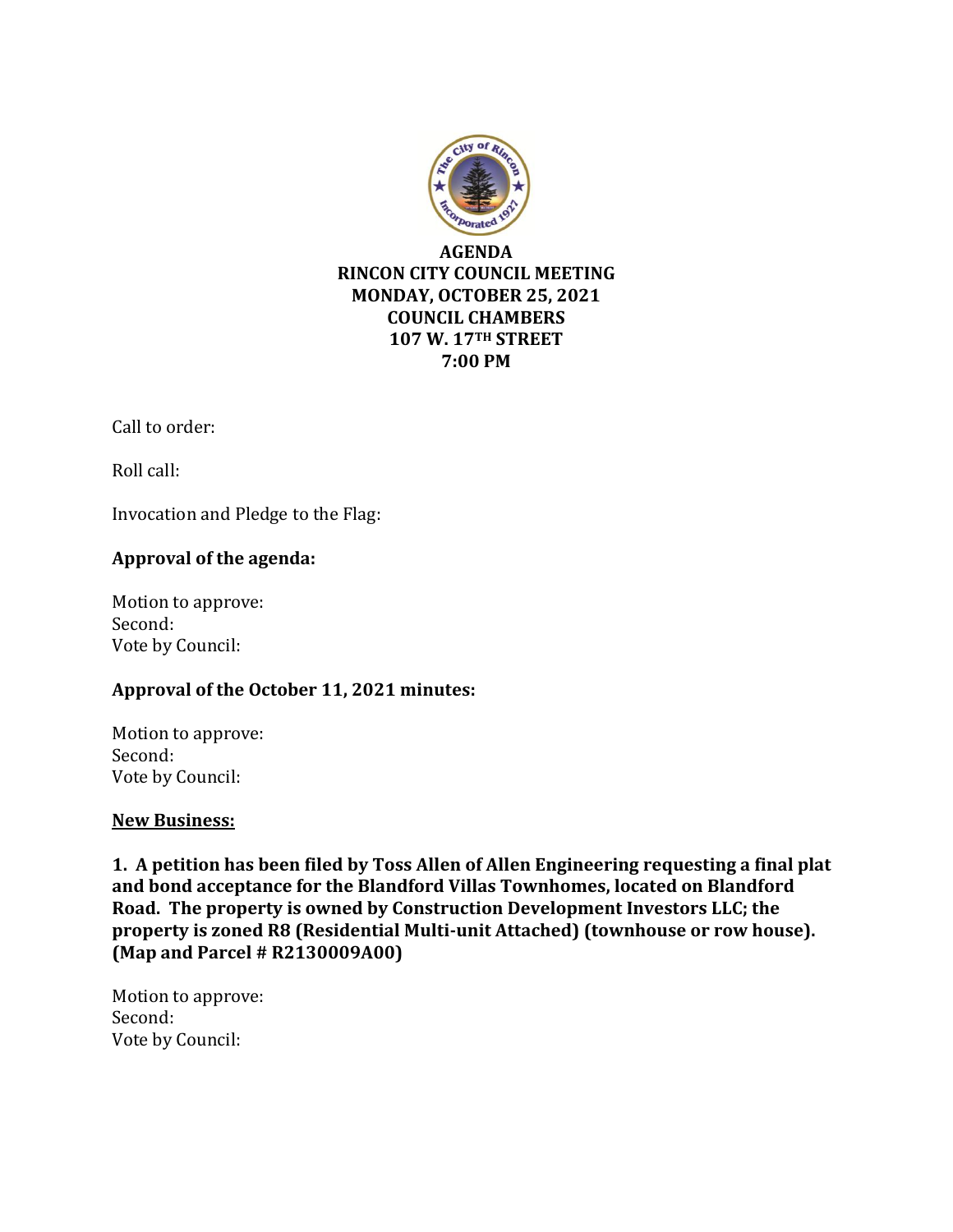# **2. Sikes Brothers, Inc. request approval of pay request #2 in the amount of \$22,281.26 for the 2021 Rincon LMIG – Lockner Drive. LI #320.4100.549100**

Motion to approve: Second: Vote by Council:

# **3. Request approval to purchase a replacement plate tamp from Southern Rental Systems in the amount of \$12,013.90. LI #100.4100.542528**

Motion to approve: Second: Vote by Council:

# **4. Discussion of proposed Farmer's Market.**

#### **5. Discussion of banner signs.**

#### **6. Administrative Reports:**

(b) City Engineer (h) Wastewater (c) Chief of Police (i) Finance (d) Fire Department (j) Lost Plantation (e) Building/Zoning Dept. (k) Mayor and Council (f) Recreation Dept.

(a) City Manager (g) Water/Sewer/Public Works

# **7. Executive session to discuss personnel, pending litigation, attorney client privilege, and real estate.**

Motion: Second: Vote by Council:

Motion to return to meeting: Second: Vote by Council:

# **8. Follow the statutes of executive session, to put on file an executive session affidavit and resolution.**

Motion to approve: Second: Vote by Council: